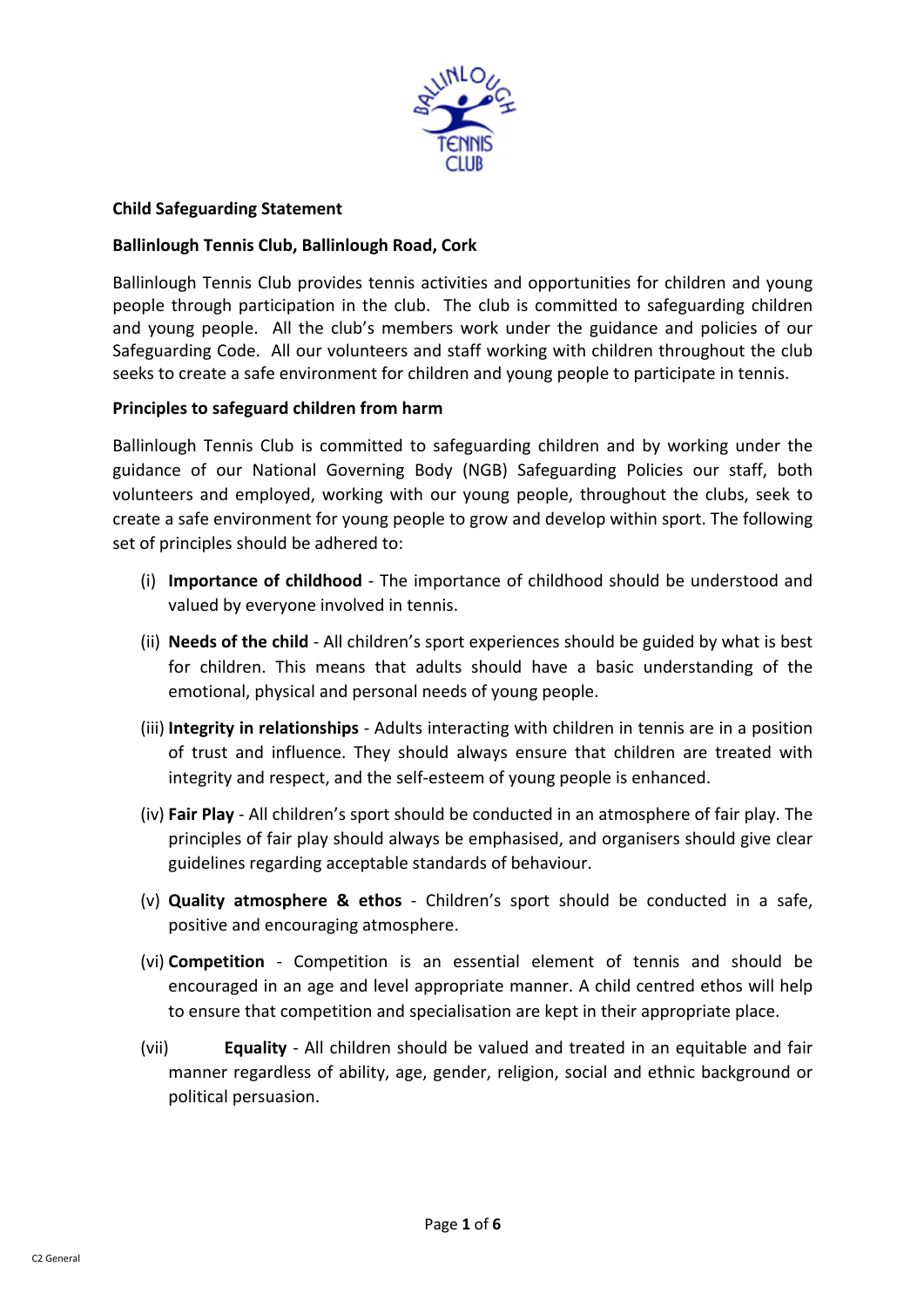

## **Risk Assessment**

This **Ballinlough Tennis Club** written Risk Assessment document indicates the areas of potential risk of harm and gives the required policy, guidance or process documents in place to alleviate these risks.The list of risks identified and procedures to manage these risks are contained in the following categories:

| <b>Risk Identified</b>                                                                              | Procedure in place to manage risk identified                              |
|-----------------------------------------------------------------------------------------------------|---------------------------------------------------------------------------|
| <b>Club and Coaching Practices</b>                                                                  |                                                                           |
| - Lack of coaching qualification.                                                                   | - Coach education policy/Recruitment<br>policy.                           |
| Supervision issues.                                                                                 | Supervision policy/Coach education policy                                 |
| - Unauthorised photography & recording<br>activities.                                               | Photography & Use of Images policy                                        |
| Behavioural Issues.                                                                                 | - Code of Conduct / Safeguarding 1 /<br>Complaints & Disciplinary policy. |
| - Lack of gender balance amongst coaches                                                            | Coach education policy / Supervision<br>policy.                           |
| No guidance for travelling & away trips                                                             | Travel/Away trip policy / Child<br>Safeguarding Training.                 |
| Lack of adherence with misc procedures<br>in Safeguarding policy                                    | Safeguarding Policy / Complaints &<br>disciplinary policy                 |
|                                                                                                     |                                                                           |
| <b>Complaints &amp; Discipline</b><br>- Lack of awareness of a Complaints &<br>Disciplinary policy. | Complaints & Disciplinary procedure/policy<br>/ Communications procedure. |
| Difficulty in raising an issue by child & or<br>parent                                              | Complaints & Disciplinary procedure/policy<br>/ Communications procedure. |
| Complaints not being dealt with seriously                                                           | <b>Complaints &amp; Disciplinary</b><br>procedure/policy.                 |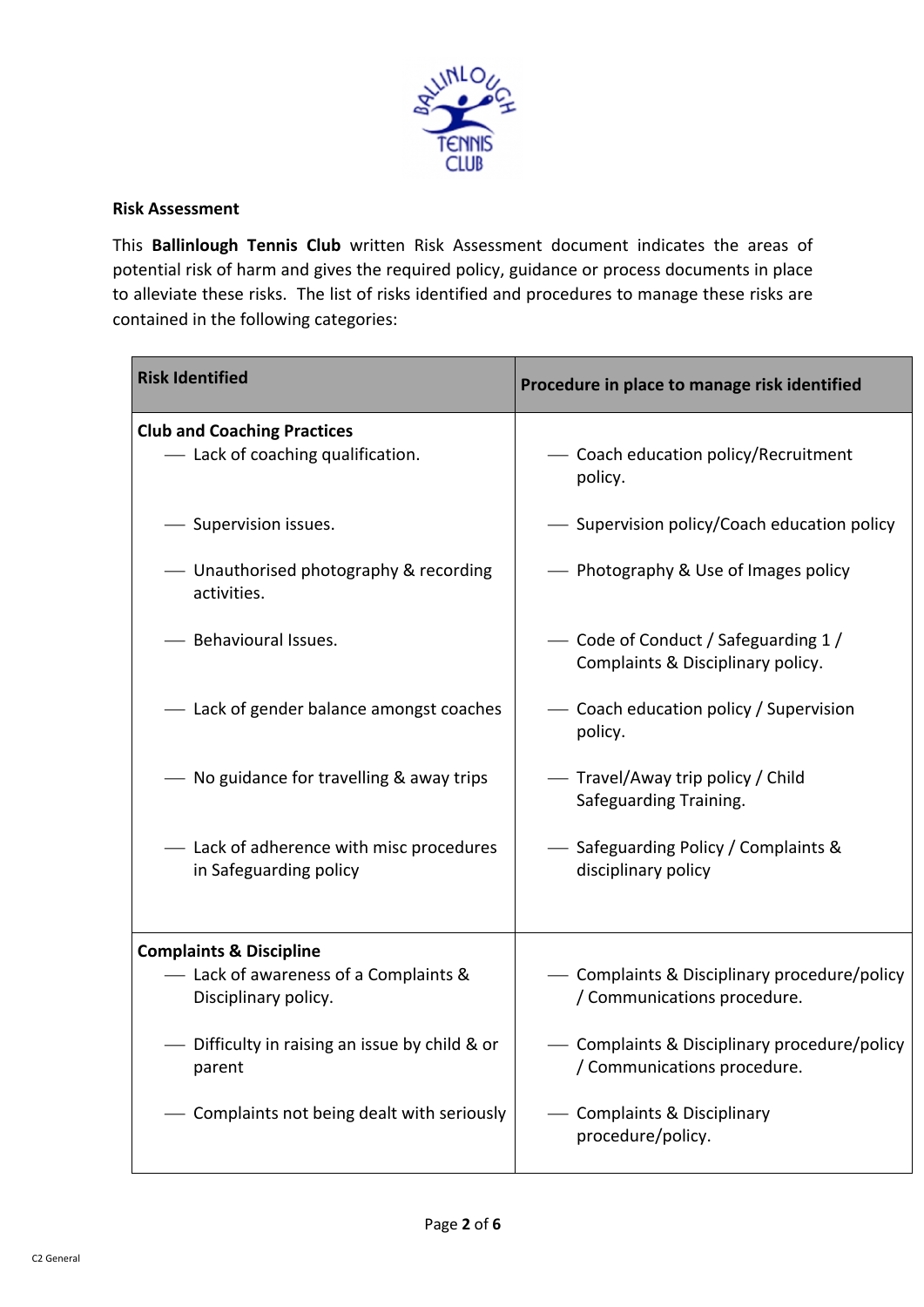

| <b>Risk Identified</b>                                                                                                                            | Procedure in place to manage risk identified                                              |
|---------------------------------------------------------------------------------------------------------------------------------------------------|-------------------------------------------------------------------------------------------|
| <b>Reporting Procedures</b><br>- Lack of knowledge of organisational &<br>statutory reporting procedures                                          | - Reporting procedures/policy / Coach<br>Education policy / Code of<br>Conduct/Behaviour. |
| - No Dedicated Liaison Person (DLP)<br>appointed.                                                                                                 | Reporting procedures/policy.                                                              |
| - Concerns of abuse or harm not reported.                                                                                                         | - Reporting procedures/policy / Child<br>Safeguarding Training - Level 1                  |
| - Not clear who young person should talk<br>to or report to.                                                                                      | - Post the names of CCO, DLP and Mandated<br>person.                                      |
| <b>Use of Facilities</b><br>- Unauthorised access to designated<br>children's play & practice areas & to<br>changing rooms, showers, toilets etc. | - Supervision policy / Coach Education.                                                   |
| - Unauthorised exit from children's areas.                                                                                                        | - Supervision policy / Coach Education.                                                   |
| - Photography, filming or recording in<br>prohibited areas.                                                                                       | - Photography policy and use of devices in<br>private zones.                              |
| - Missing or found child on site.                                                                                                                 | - Missing or found child policy.                                                          |
| - Children sharing facilities with adults e.g.<br>dressing room, showers etc                                                                      | Safeguarding policy.                                                                      |
| Recruitment                                                                                                                                       |                                                                                           |
| - Recruitment of inappropriate people.                                                                                                            | - Recruitment policy.                                                                     |
| - Lack of clarity on roles.                                                                                                                       | - Recruitment policy.                                                                     |
| Unqualified or untrained people in role.                                                                                                          | - Recruitment policy.                                                                     |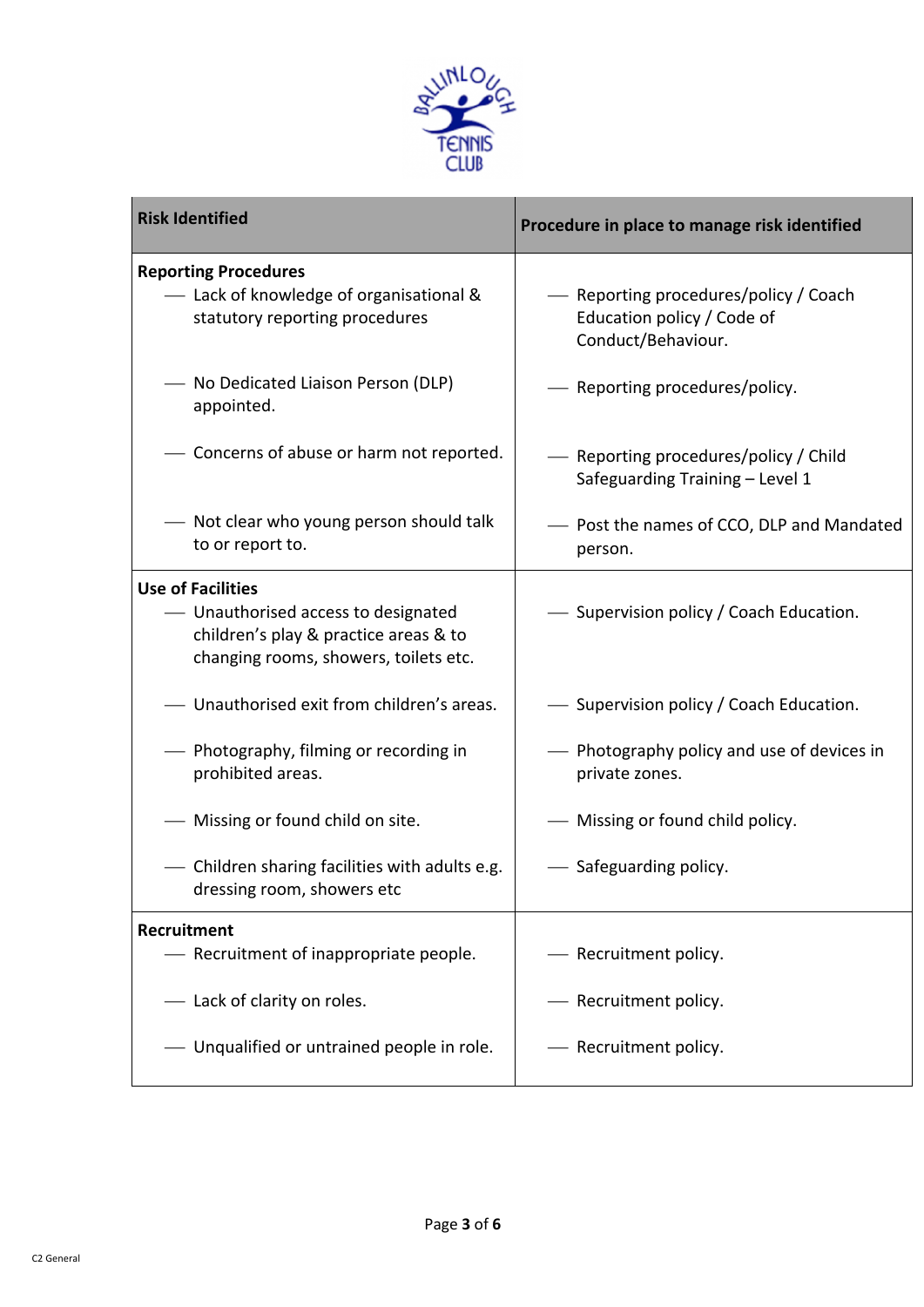

| <b>Risk Identified</b>                                                                                | Procedure in place to manage risk identified                                  |
|-------------------------------------------------------------------------------------------------------|-------------------------------------------------------------------------------|
| <b>Communications</b><br>- Lack of awareness of 'risk of harm' with<br>members and visitors.          | Child Safeguarding Statement / Training<br>Policy.                            |
| - No communication of Child Safeguarding<br>Statement of Code of Behaviour to<br>members of visitors. | - Child Safeguarding Statement (display) /<br>Code of Behaviour (distribute). |
| — Unauthorised photography & recording<br>of activities.                                              | Photography & Use of Images policy                                            |
| - Inappropriate use of social media &<br>communications by under 18's                                 | Communications policy / Code of conduct                                       |
| - Inappropriate use of social media &<br>communications with under 18's.                              | Communications policy / Code of conduct                                       |
|                                                                                                       |                                                                               |
|                                                                                                       |                                                                               |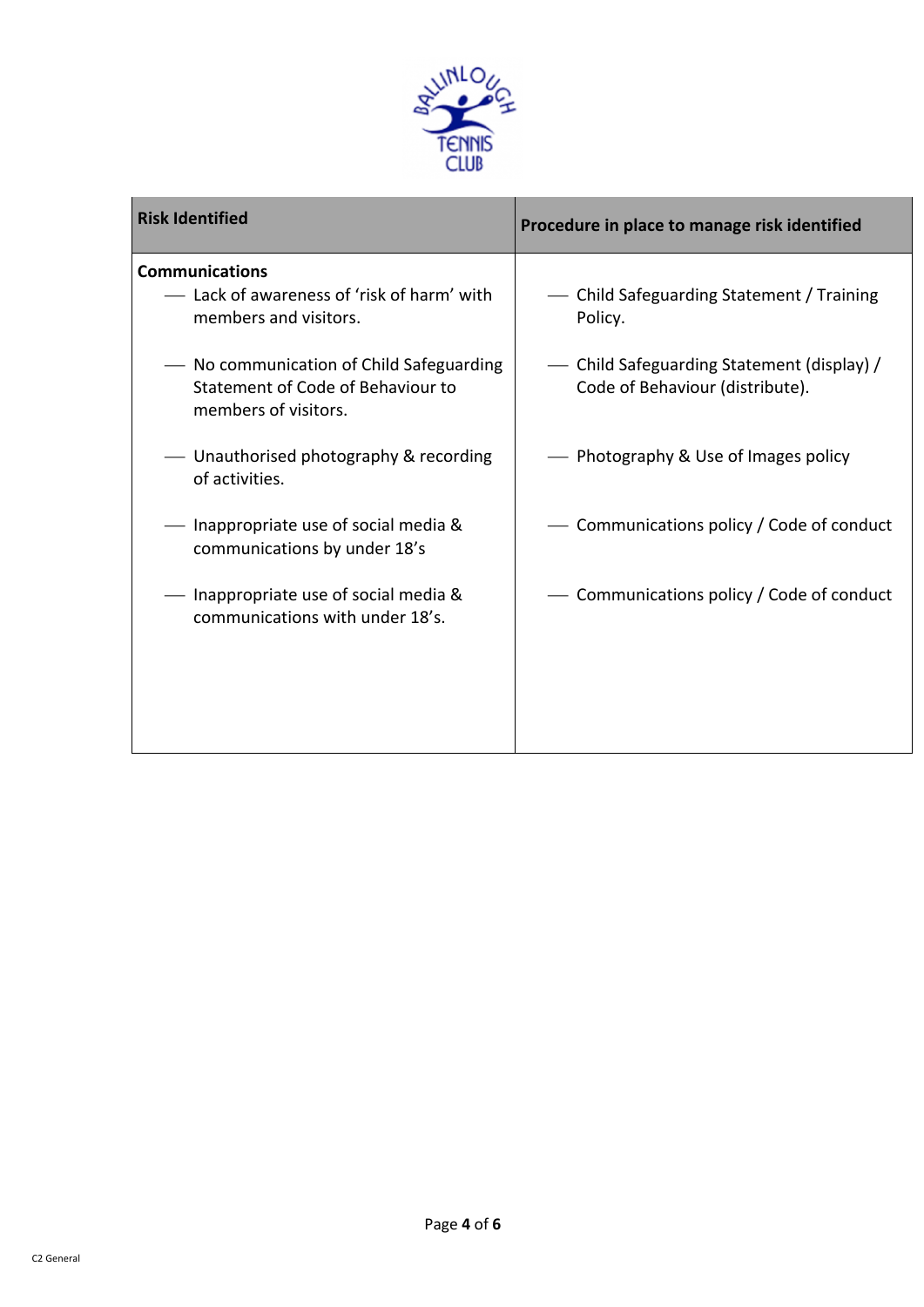

| <b>Risk Identified</b>                                                                                                                                                              | Procedure in place to manage risk identified                                     |
|-------------------------------------------------------------------------------------------------------------------------------------------------------------------------------------|----------------------------------------------------------------------------------|
| <b>General Risk of Harm</b><br>- Harm not being recognised.                                                                                                                         | — Safeguarding policy / Child Safeguarding<br>Training.                          |
| - Harm caused by:<br>Child to Child.<br>$\Omega$<br>Coach to Child.<br>$\Omega$<br>Volunteer to Child.<br>$\Omega$<br>Member to Child.<br>$\Omega$<br>Visitor to Child.<br>$\Omega$ | — Safeguarding policy / Child Safeguarding<br>Training.<br>- Code of Conduct.    |
| - General behavioural issues.                                                                                                                                                       | - Anti-Bullying policy.                                                          |
| - Issues of Bullying.<br>— Vetting of staff/volunteers.                                                                                                                             | - Recruitment policy / Vetting policy.<br>- Social Media / Online Safety policy. |
| - Issues of Online Safety                                                                                                                                                           |                                                                                  |